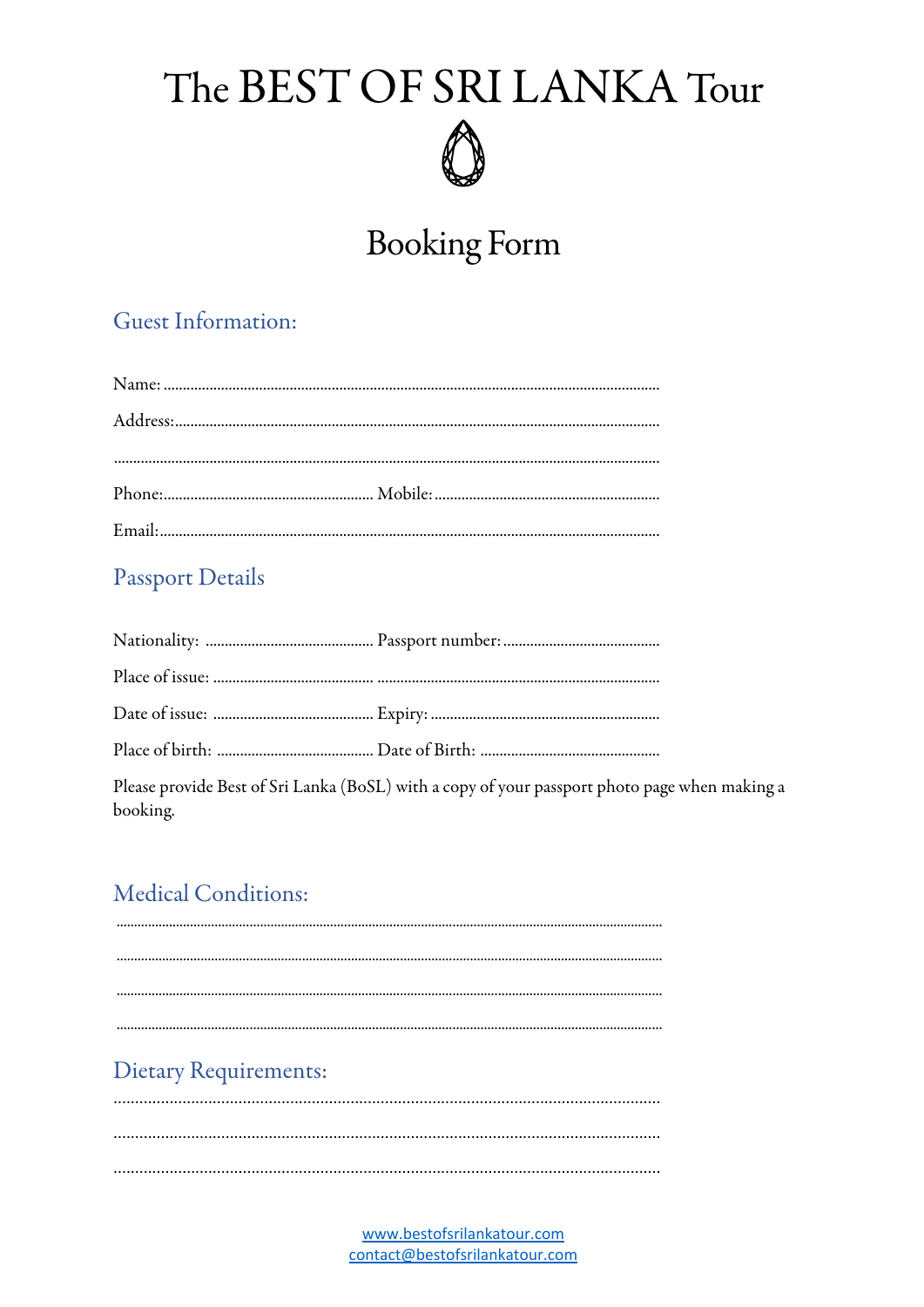#### **Emergency Contact**

I have read and agree to BoSL's Booking Conditions and Payment Details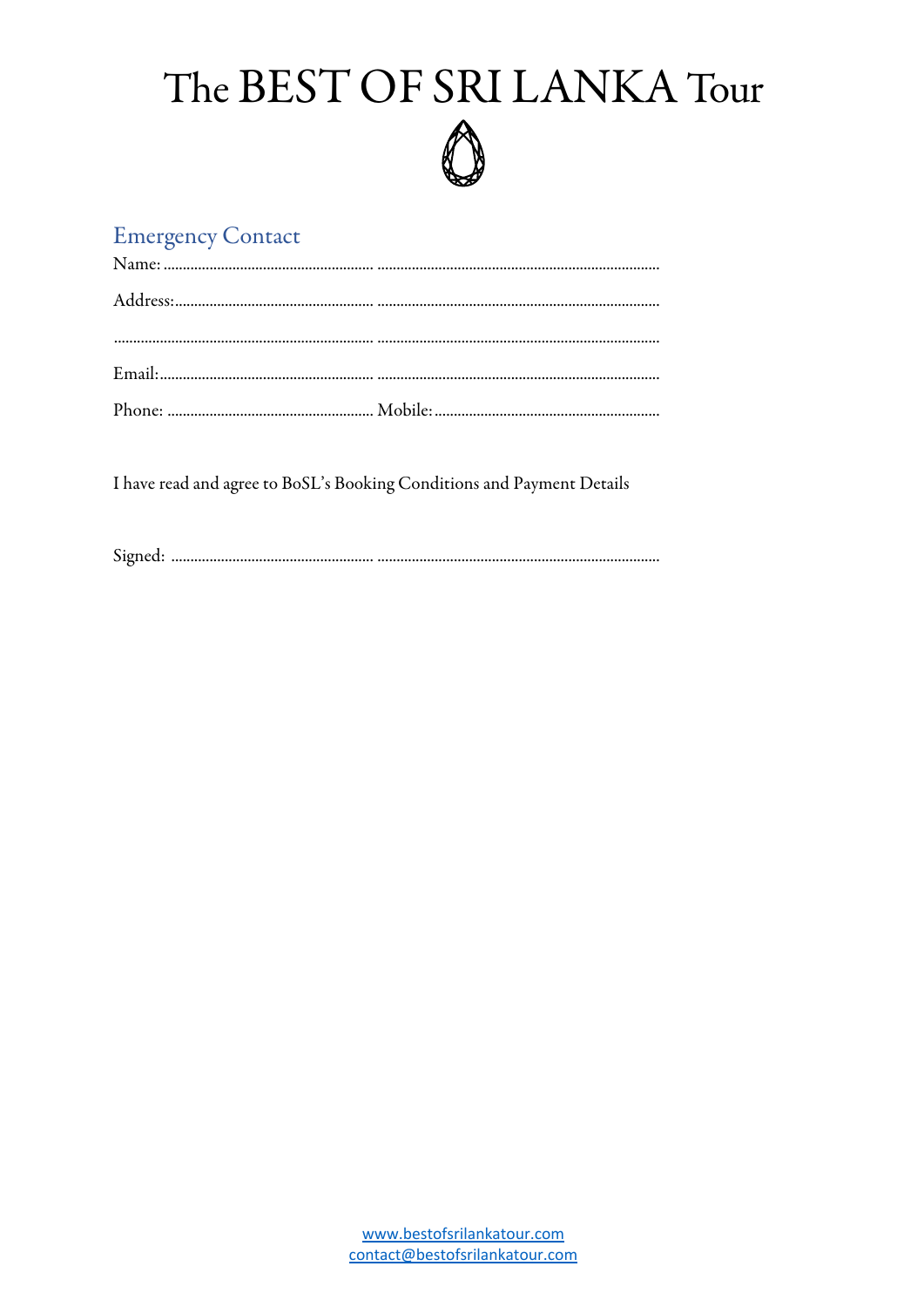

#### PAYMENT INFORMATION

- Booking a tour will require a \$500 AUD deposit.
- Full payment will be required 60 days from tour commencement.
- The deposit is non-refundable.
- One week before the balance is required, you will be sent an invoice with the remaining AUD amount.
- If the full payment is paid and the guest needs to cancel due to illness or an unforeseen circumstance, a part refund is possible only on accommodation and travel expenses that are refundable back to BoSL. Some hotels are paid for in advance and payment is often nonrefundable.

| COST:         |            |
|---------------|------------|
| Single person | \$3900 AUD |
| Twin Share    | \$2950 AUD |
| Triple Share  | \$2800 AUD |
|               |            |

| Deposit amount for each person: | \$500 AUD |
|---------------------------------|-----------|
|                                 |           |

The full balance payment will be due 60 days prior to departure.

#### PAYMENT TO:

All deposits and balance payments to be made to:

Best of Sri Lanka Tour

Westpac Byron Bay. BSB 732 573 Account 569265

The Westpac Swift code is: WPACAU2S. For banks requiring 11 characters use WPACAU2SXXX

BoSL recommends using TransferWise for cheaper easier international funds transfer. Please use this link: https://transferwise.com/u/michaelm1841

Please request a receipt if required and nominate the name it is to be made out to.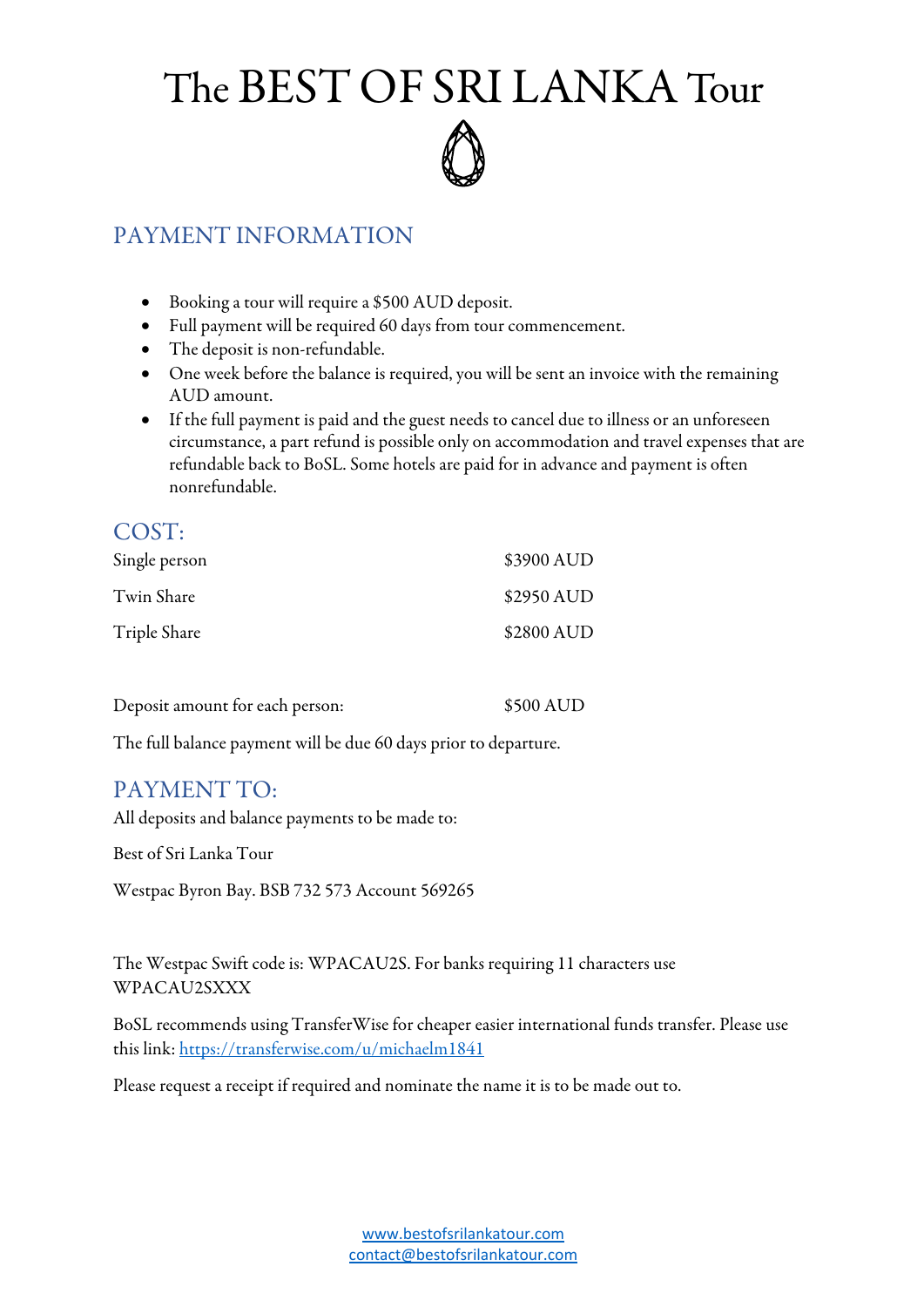#### BOOKING CONDITIONS

Your trip & liability

#### BOSL responsibilities & Force Majeure

BoSL acts as agent for carefully selected in country service providers and operators when making arrangements for your trip. BoSL selects all service providers and operators with due care and skill but is not responsible or liable for the acts and omissions of others, including service providers of all kinds, operators, tour guides, drivers, car hire companies, airlines and accommodation providers or for any loss, damage, theft orexpense (including loss of moneys paid in advance) which you may incur as aconsequence of the acts and omissions of others.

BoSL will not accept responsibility or liability for any passenger who contravenes any law or regulation of any country visited. Any independent arrangements that you make that are not part of the trip areentirely at your own risk.

In the case of Force Majeure or any circumstances beyond our control, BoSL will not accept responsibility or liability, and reserves the right to change and cancel trips as a result.

'Force Majeure' means any event which BoSL could not foresee or avoid and covers events such as war or threat of war, riot, civil strife, terrorist activity, industrial dispute, outbreaks of disease, industrial or nuclear disasters, adverse weather conditions, fire and all similar events beyond BoSL control.

Circumstances beyond our control include the acts and omissions of others, including actsand omissions by all sub-contractors, service providers and operators selected by BoSL to provide services for your trip.

#### Cancellation by BoSL

BoSL reserves the right to cancel trips at any time as a result Force Majeure, circumstances beyond its control, and any change in government travel advice.

If BoSL does cancel a trip as a result of Force Majeure, circumstances beyond its control, or government travel advice, BoSL will refund all payments you have made to BoSL less any nonrecoverable costs incurred. These costs may be recoverable under your insurance policy.

#### Travel insurance

Travel insurance is compulsory for all BoSL travellers. Your travel insurance must coveraccidents, medical expenses, including any related to pre-existing medical conditions, and emergency repatriation, including helicopter rescue and air ambulance, and personal liability.

BoSL also recommends your insurance covers cancellation, curtailment and the loss of luggage and personal effects.

BoSL strongly recommends you purchase insurance that covers cancellation at the time your first payment is made, as no exception to the cancellation provisions can be made. You are required to carry proof of insurance with you and produce it if reasonably requested by BoSL employees or suppliers. BoSL reserves the right to cancel your participation in a trip at any time, including after the commencement of your trip, with no right of refund, if you are unable to provide proof of insurance.